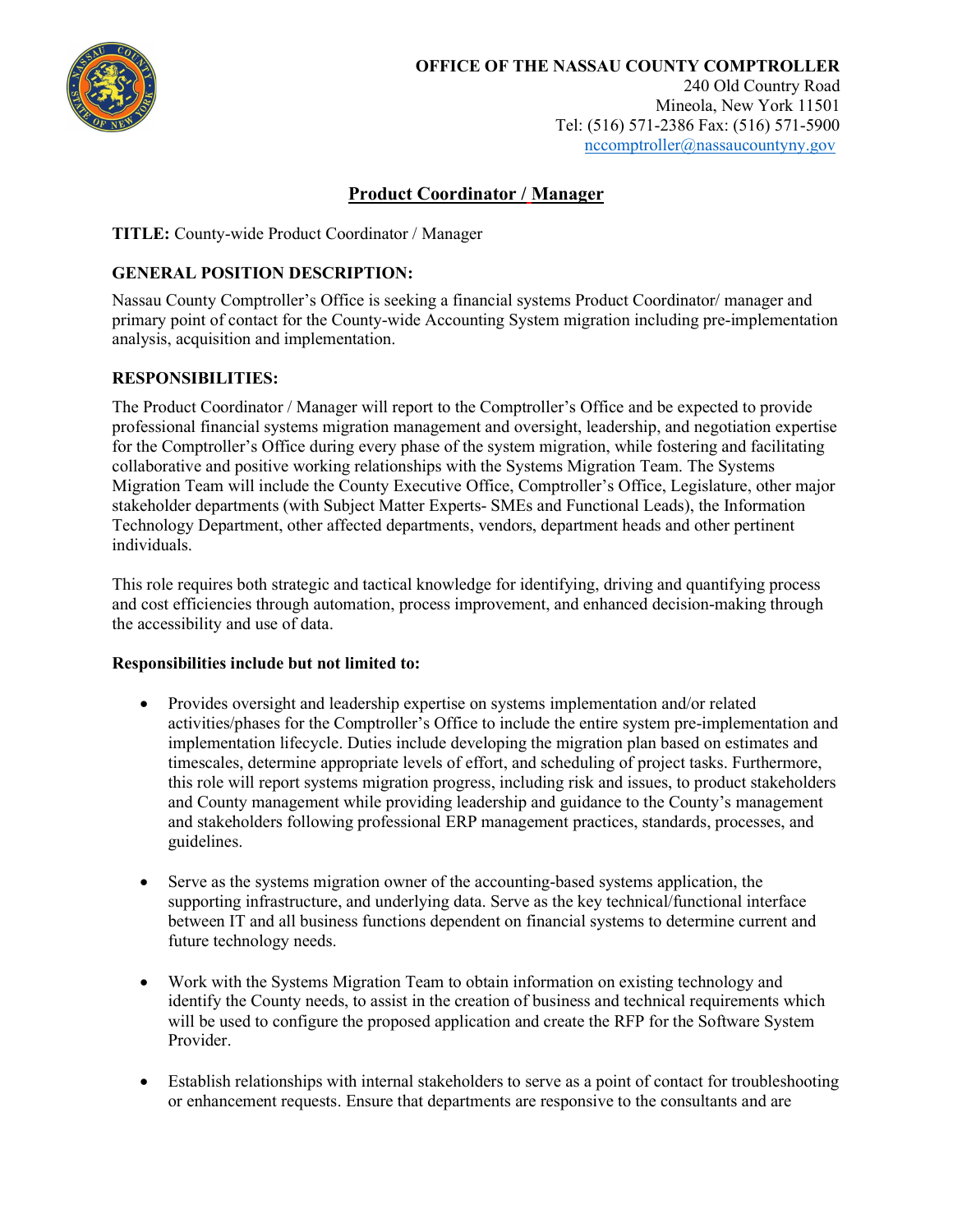

providing necessary information. Facilitate the scheduling of consultant interviews with appropriate department personnel. Attend weekly meetings of the Systems Migration Team.

- Monitor key performance indicators (KPI's), and well as time and financial budget vs. actuals to ensure activities are in line with expectations.
- Work with consultants to document the evaluation of risks and impacts (positive and negative) associated with changes to business processes and systematic changes. As needed, recommend reallocation of team resources and priorities to address risks or delays identified. Outcomes include the Identification of areas for optimization and risk mitigation, ensuring a strong control environment.
- Coordinate and lead implementation and training for the new system. Work with the System Migration team to ensure that change management is addressed for the migration process.

## QUALICATIONS:

- 1. Proven history of independently managing and delivering large-scale, complex, multi-year, financial system implementation projects (entire pre-implementation and implementation life cycle). Government experience is preferable. Utilizing a solid understanding of systems migration concepts, systems, and implementation methodologies, including project scope, schedules and tight timelines, resource management, quality, cost control, change management, and process improvement
- 2. Functional knowledge of ERP functionality (major financial applications such as Netsuite, Workday, Oracle, SAP, etc.) and enterprise architecture.
- 3. Ability to map control and security considerations into systematic configurations to ensure processes meet compliance standards.
- 4. Have an understanding of and can demonstrate experience with accounting processes and system implementations
- 5. Strong leadership skills and ability to develop, mentor and manage a team with a people-first approach. Proven ability to work as a leader to drive automated and technical solutions to address business process and improve efficiency.
- 6. Excellent problem-solving skills. Detail oriented, quick study, proactive, and self-motivated.
- 7. Able to readily diagnose system deficiencies and collaboratively design or seek solutions to implement effective for complex technical problems
- 8. Strong presentation, verbal and written communication skills along with the ability to articulate complex ideas in easy-to-understand business terms to all levels of executives/management and staff and interact in both functional and technical areas
- 9. Professional credentials: PMP, CISM, CISSP (preferred)